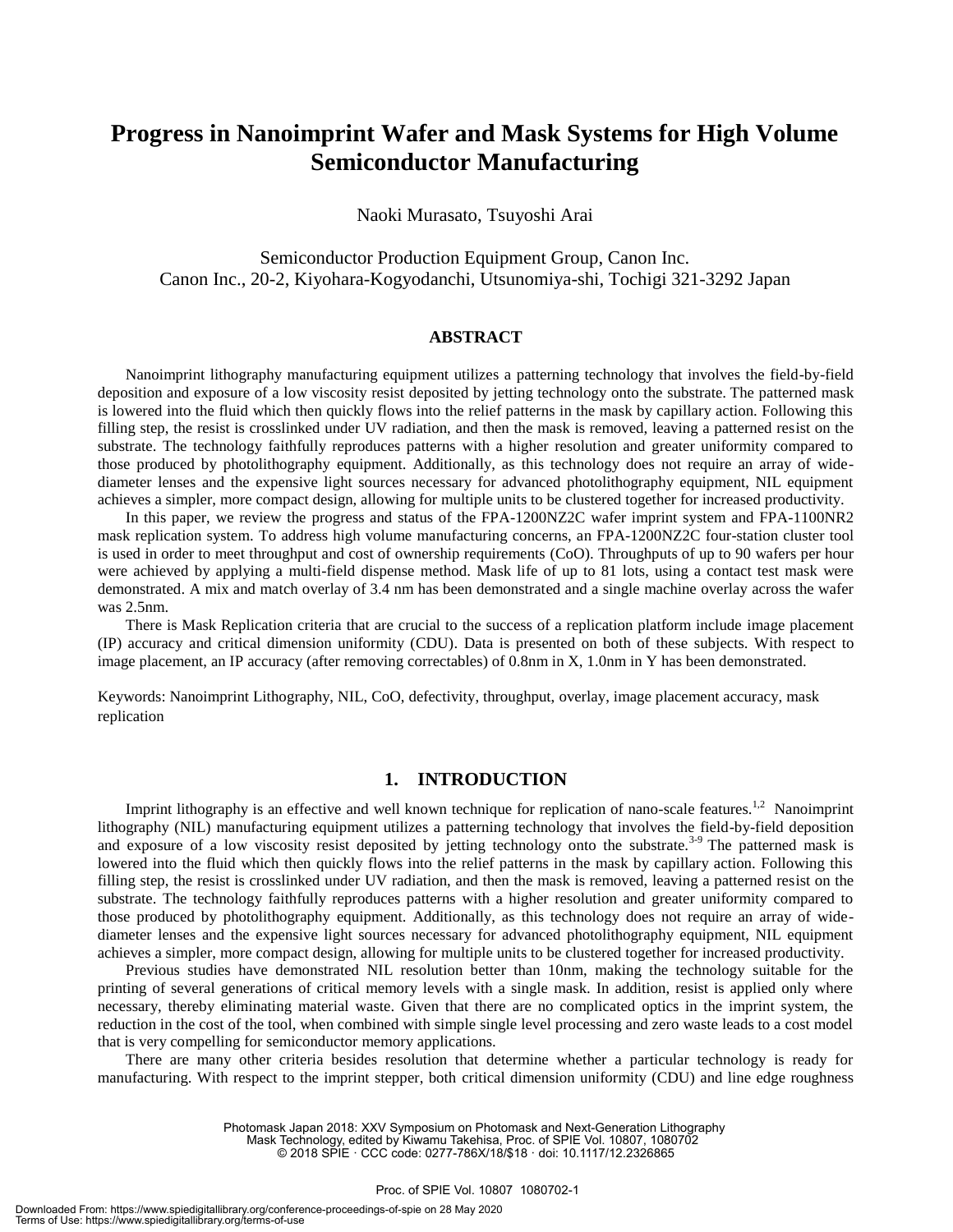meet the criteria of 2nm. A collaboration partner achieved overlay of 10nm (with a target of 8nm) and defect levels  $\sim$  $5/cm<sup>2</sup>$  across a lot of 25 wafers.<sup>10</sup> Other criteria specific to any lithographic process include throughput, which plays a strong role in determining whether CoO requirements can be met. Recently, Takeishi and Sreenivasan reported that a throughput of 40 wafers per hour was achieved on a four-station imprint tool.

On the mask side, there are stringent criteria for imprint mask defectivity, critical dimension uniformity (CDU), image placement (IP) and imprint defectivity. Semiconductor requirements dictate the need for a well-defined form factor for both master and replica masks which is also compatible with the existing mask infrastructure established for the 6025 semi standard, 6" x 6" x 0.25" photo masks. Complying with this standard provides the necessary tooling needed for mask fabrication processes, cleaning, metrology, and inspection. The master mask blank, which consists of a thin ( $\leq 10$ nm) layer of chromium on the 6" x 6" x 0.25" fused silica was recently reported to have a defectivity of only 0.04/cm<sup>2</sup> as measured by a Lasertec tool with 50 nm sensitivity.<sup>12</sup>

The replica form factor has additional features specific to imprinting such as a pre-patterned mesa. In 2012, an MR-5000 mask replication tool was developed specifically to pattern  $6" \times 6" \times 0.25"$  replica masks from an e-beam written master. Previous work by Ichimura et al. using this tool, demonstrated that a CDU of less than 1.5nm 3-sigma can be achieved on both the master and replica masks.13

As the most aggressive features in advanced memory designs continue to shrink below 15 or 16 nm (towards 1Z nm), the cost of fabricating these devices increases because of the large number of additional deposition, etch and lithographic steps necessary when using immersion lithography.<sup>14</sup> NIL offers a more attractive CoO than competing technologies. Cost benefits can be realized by:

- Enabling direct printing of the features of interest, without the need for multiple patterning techniques.
- Improved mask life that allows a replica mask to be used for more than 2000 wafers.
- By improving the throughput of the NIL tool

In this review paper, we focus on improvements to both the wafer imprint tool, and mask replication tool.

# **2. Wafer Nanoimprint Tool**

#### **2.1 Throughput**

There are several parameters that can impact resist filling. Key parameters include resist drop volume (smaller is better), system controls (which address drop spreading after jetting), Design for Imprint or DFI (to accelerate drop spreading) and material engineering (to promote wetting between the resist and underlying adhesion layer). In addition, it is mandatory to maintain fast filling, even for edge field imprinting. Previously, we have demonstrated that it is feasible to fill dense line/space patterns in only one second.

The resist properties have a large impact on fill time and the engineering of the resist is critical for meeting performance criteria and properties such as surface tension, viscosity and wetting. Surface wetting has a strong influence on fill time. To enhance drop spreading after dispense and achieve a throughput of 80 wafers per hour, a two component resist system is used to create a surface tension gradient to drive resist flow. The approach is similar to Marangoni flow, which is driven by surface tension gradients. The process consists of three basic steps:

- In the first step, the first component of the imprint resist is spin coated with a pre-determined surface tension.
- In the second step, the second resist component is jetted and has a lower surface tension than that of the first component.
- In the final step, the second resist component quickly spreads along the surface while intermixing with the first component, thereby forming a new resist film.

An example of this effect is shown in Figure 1. For additional details on this process, the reader is referred to the paper by N. Khusnatdinov et al. $^{15}$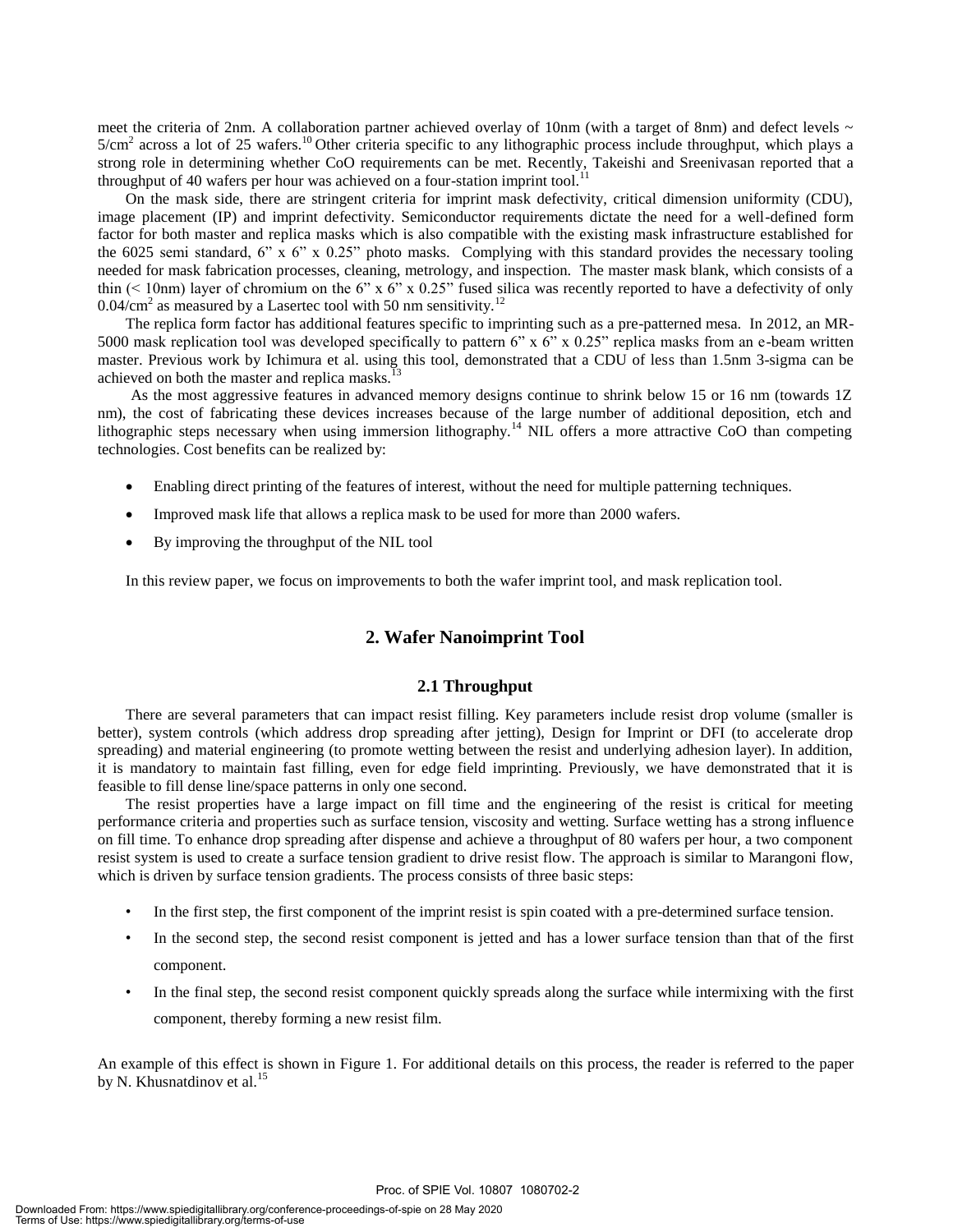

Figure 1. Difference in drop diameter between the standard jetted resist, and the two component resist system.

To further increase throughput, a multi-field dispense (MFD) method has been developed in which resist is jetted onto several fields in order to decrease the overhead resulting from a sequential dispense and imprint process flow. The improvement to 90 wafers per hour is shown in a graph of throughput (for a four-station cluster tool) as a function of year. The next target is > 100 wafers per hour.



Figure 2. A two component resist system, which enhances resist spreading enabled throughputs up to 80 wph. Using a multi-field dispense method, throughputs of 90 wph have now been demonstrated.

# **2.2 Overlay**

The alignment and overlay system consists of various factors, which can be categorized generally as alignment and distortion. Canon uses two key systems to address overlay (Figure 3):

- A through the mask (TTM) align system and a magnification actuator system which applies force through an array of piezo actuators to correct for magnification, skew and trap errors
- A High Order Distortion Control (HODC) system which locally varies the heat within a stepper field on the wafer to correct higher order distortions.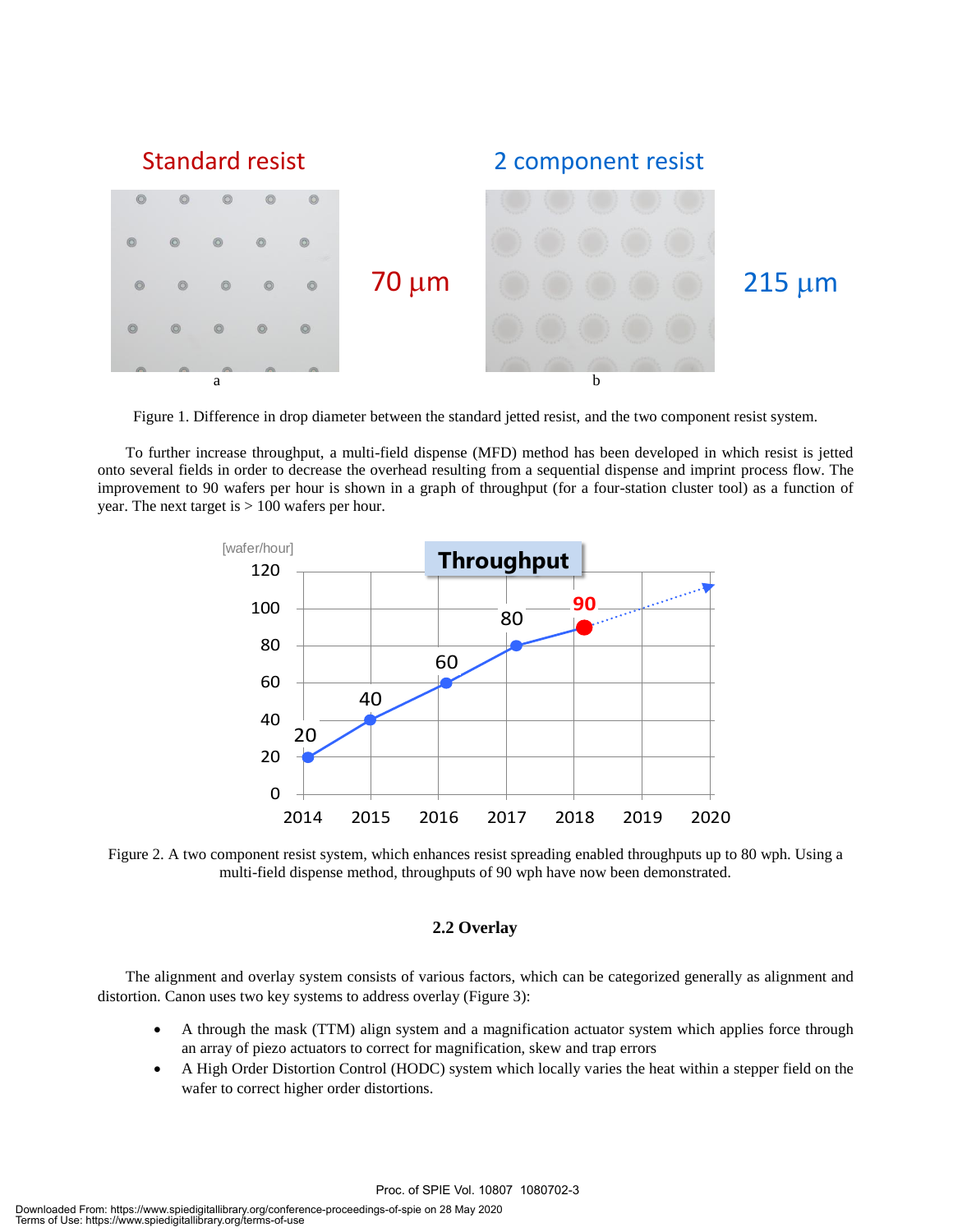

Figure 3. Schematic representation of the methodology for addressing overlay with a nanoimprint lithography tool. Key components include the TTM detection system and the HODC system.





Figure 4. Correction of a field containing multiple higher order distortions. Residuals are reduced to less than ~1nm.

## **2.3 System Performance**

As a final test, matched machine overlay (to an ASML ArFi scanner) and single machine overlay measurements (NZ2C to NZ2C) were done to characterize the NZ2C performance. Both tests were done by measuring the overlay of all 84 fields (including partial fields), 12 measurement points per field. The results are shown in Figures 5 and 6, respectively. For the MMO case, the average + 3 sigma was 3.4nm in both x and y. For the SMO case, the average + 3 sigma in x and y was 2.5nm and 2.4nm, respectively.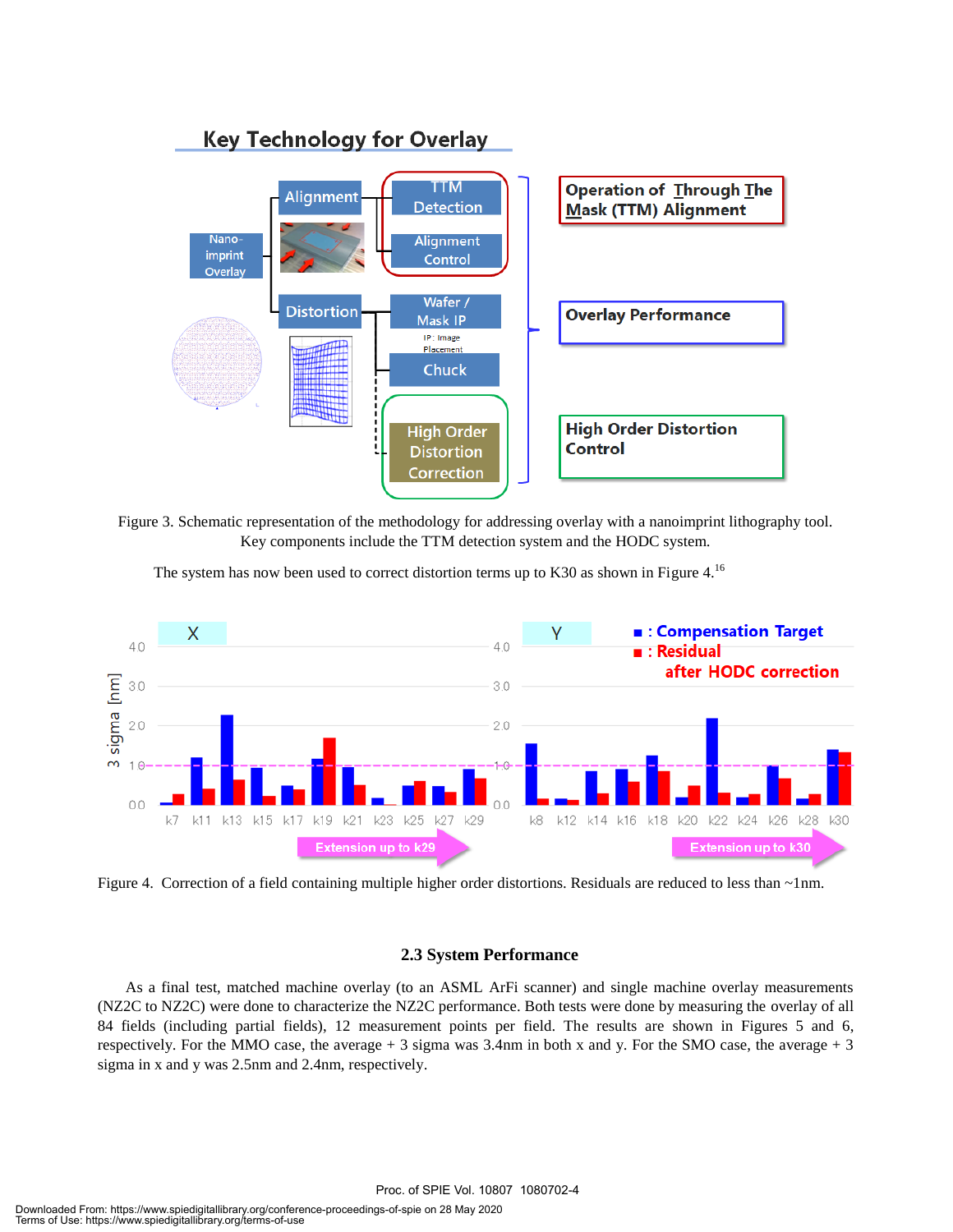

Figure 5. Matched machine overlay performance.



Figure 6. Single machine overlay performance.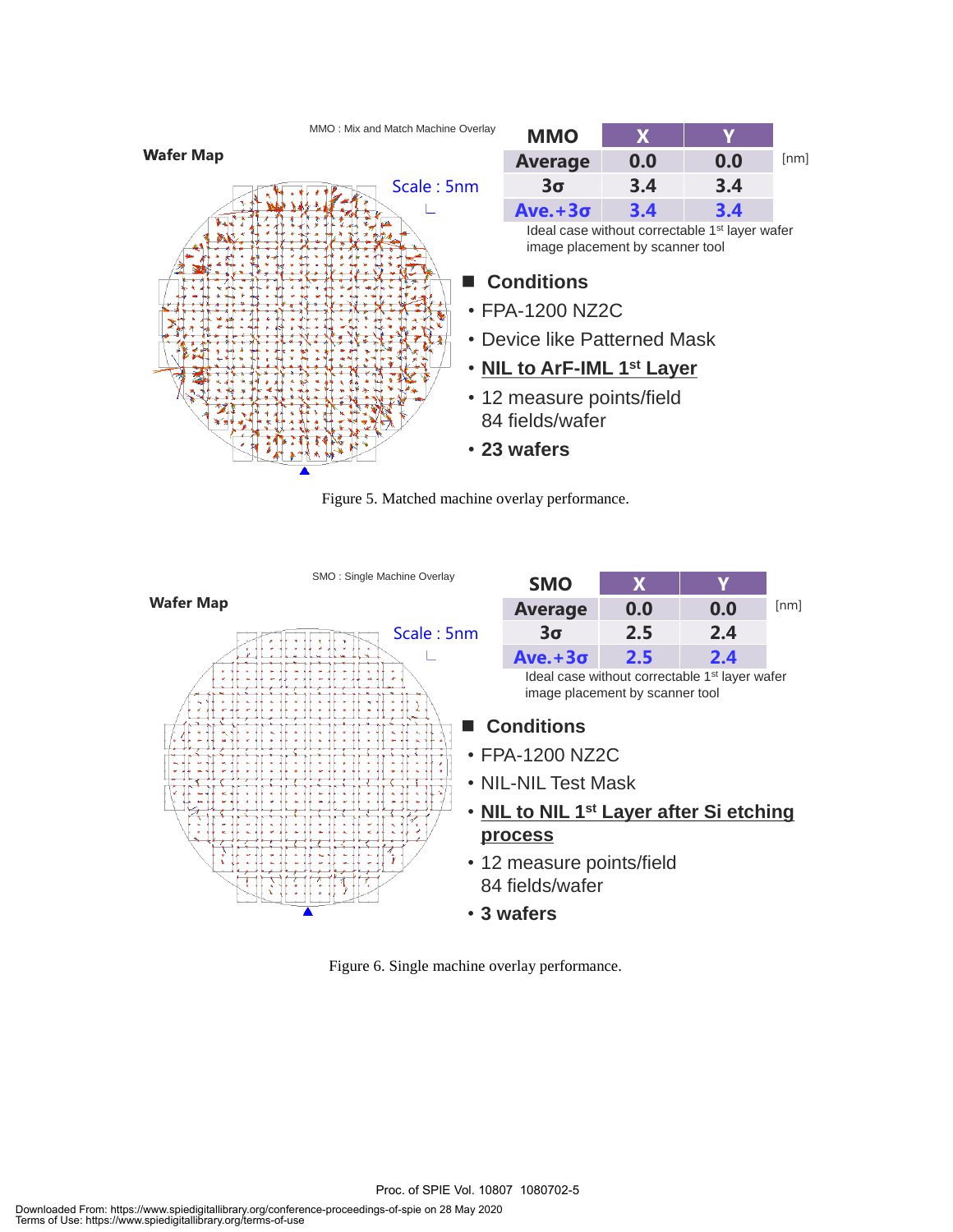# **3. Mask Replication**

In 2017, the new FPA-1100NR2 mask replication tool, which meets the target for the 1Z nm generation of devices, was shipped to a customer site. Target specifications are shown in Table 1.

| <b>Target Specifications</b>               |                |           |
|--------------------------------------------|----------------|-----------|
| Throughput                                 | $\overline{4}$ | Mask/hour |
| CD Uniformity $(3\sigma)$ (Adder)          | 0.8            | nm        |
| Image PlacemenAccuracy $(3\sigma)$ (Adder) | 1.0            | nm        |
| Particle                                   | 0.002          | pcs/Mask  |



To optimize image placement accuracy, we improved the accuracy of the pneumatics controls, chuck flatness, tilt control of the Master and Replica plate, and also optimized the imprint sequence. The pneumatic controls influence mask flatness during the mask replication process, as shown in Figures 7a. We estimate that pressure accuracy needs to be around 10Pa for robust IP control, as shown in Figure 7b. In addition, the dynamic range at high speed needs around 50kPa.<sup>17</sup>



Figure 7. a) Influence of mask flatness on image placement. b) Simulation showing the required pressure control.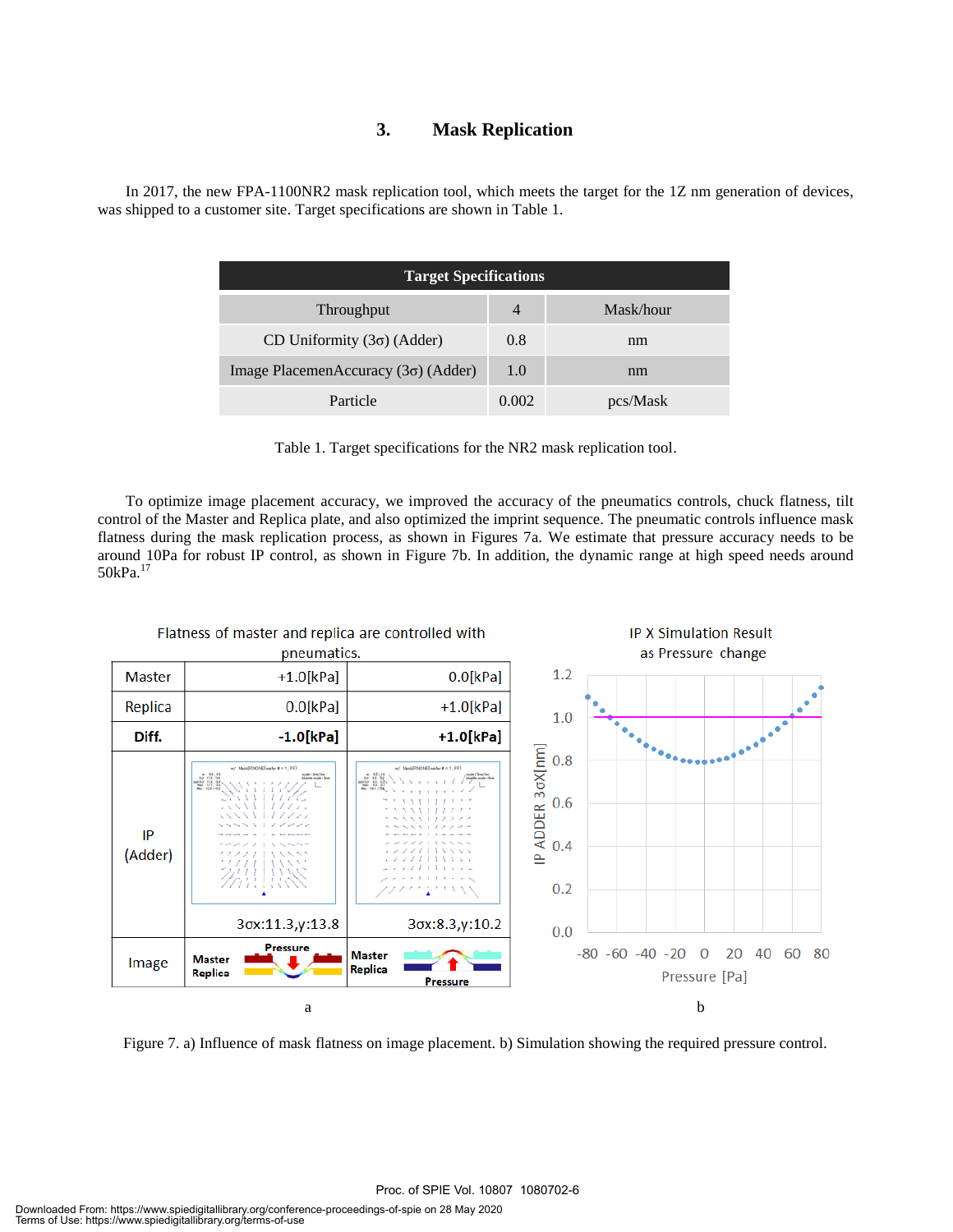We have been able to realize both of these conditions simultaneously with our high performance pneumatics, and the results are shown in Figure 8. The IP accuracy (after removing correctables) on the FPA-1100NR2 is 0.8nm in X, 1.0nm in Y, as shown in Figure 8a, and IP stability for 4 weeks is better than 0.3nm in X and Y, as shown in Figure 8b.<sup>18</sup>



Figure 8. a) IP accuracy (after removing correctables). b) IP stability after 4 weeks.

The mask replication process also requires good control of the critical features. Residual layer thickness (or RLT) plays a role in CDU, since variations in RLT can impact CDU after pattern transfer. As a result, we have worked to minimize RLT variation. Currently we can achieve with an RLT uniformity of 3.3nm. From a simple geometrical estimation, the impact on CDU on a replica mask after etching is 0.6 nm, and this value meets the 0.80nm specification. A map of the residual layer thickness uniformity on a replica mask is shown in Figure 9.



Figure 9. Residual layer variation across the 26mm x 33mm field of an imprinted replica mask. The RLT uniformity was 3.3nm, 3sigma.